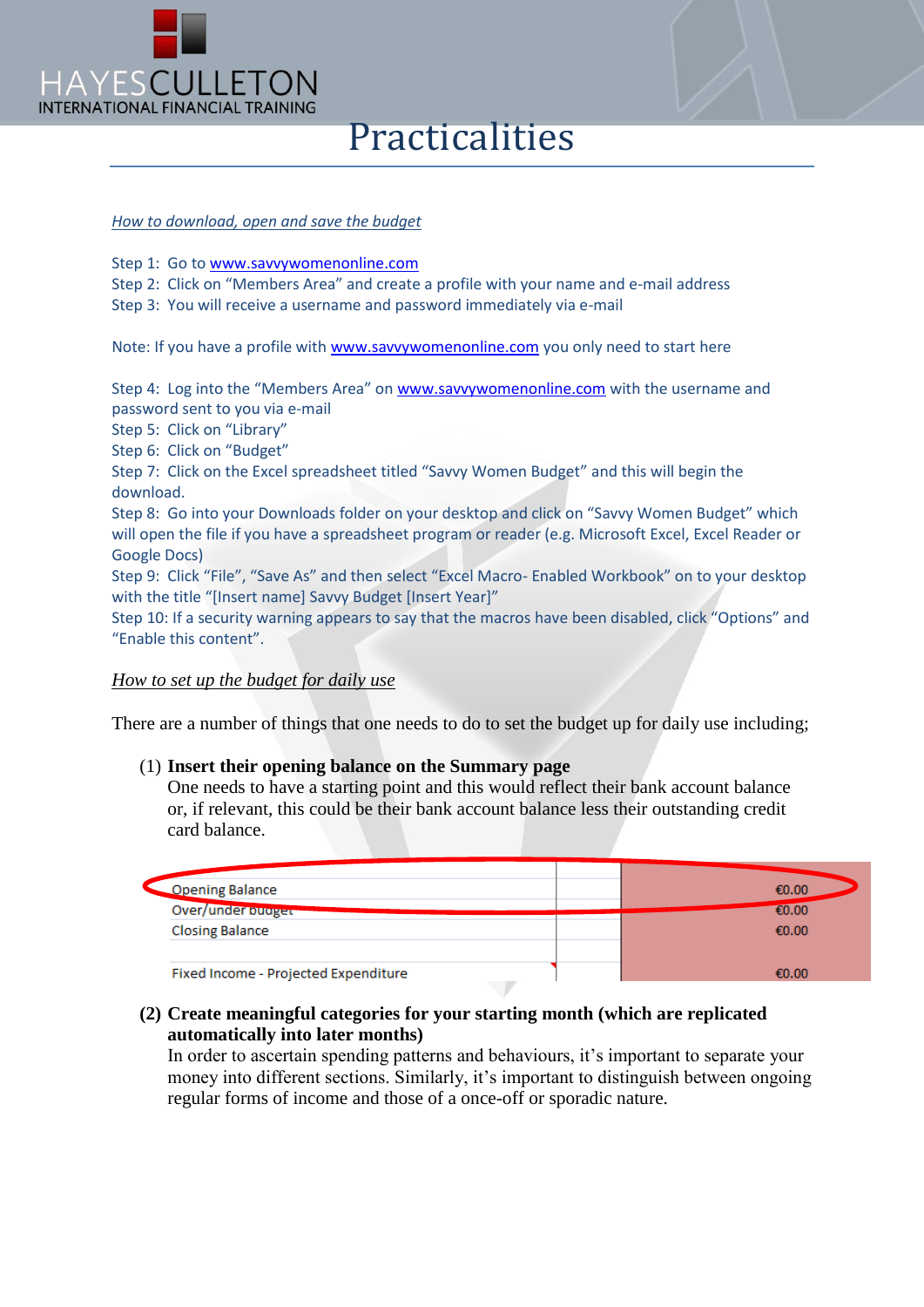

| <b>Variable Income Amount</b> | <b>Variable Expenditure 1 Amount</b> | <b>Variable Expenditure 2 Amount</b> | Vari             |
|-------------------------------|--------------------------------------|--------------------------------------|------------------|
| Reference 1                   | Reference 1                          | Reference 1                          | Refe             |
| Reference 2                   | Reference 2                          | Reference 2                          | Refe             |
| Reference 3                   | Reference 3                          | Reference 3                          | Ref <sub>6</sub> |

## **(3) Set out projections for your starting month (which are replicated automatically into later months)**

This is a very good exercise to identify what you think you're spending as opposed to what you are actually spending. Also, as in the world of professional fund management, it's always good to have a benchmark to pinpoint if your outcome is due to luck, skill or good decisions!

| <b>Total</b>       | Projection         | Projection         | Total<br>Proi |
|--------------------|--------------------|--------------------|---------------|
|                    | Total              | <b>Total</b>       |               |
| Reference 14       | Reference 14       | Reference 14       | Refe          |
| Reference 13       | Reference 13       | Reference 13       | Refe          |
| Reference 12       | Reference 12       | Reference 12       | Refe          |
| Reference 11       | Reference 11       | Reference 11       | Refe          |
| Reference 10       | Reference 10       | Reference 10       | Refe          |
| Reference 9        | Reference 9        | Reference 9        | Refe          |
| <b>Reference 8</b> | <b>Reference 8</b> | <b>Reference 8</b> | Kete          |

## **(4) Get accustomed to switching between the inputs page and the summary page**

It's very easy to see how one purchase fits into the overall grand scheme of things by feeding a lot of information into a summary. Users need to scroll down the Menu page of the Excel spreadsheet to see that there is an inputs page and a summary page, and all that you need to do to go between them is either select your month and click "go" and then at the top left hand corner of the monthly inputs page, click "Return to Main Menu" to get back to the beginning. Similarly, click on "Go" to the right of the Summary page to view it and then at the top left hand corner of the monthly inputs page, click "Return to Main Menu" to go right back to the start.

(5) **Click either "Save" or the floppy disc icon** to save your work to the document and then exit the file.

### *How to create a daily log*

- Turn on your computer and open the "[Insert name] Savvy Budget [Insert Year]" file on your desktop.
- Select the month to the right of "Go To Inputs For" and click "Go"
- Insert the various incomes and expenditures in the appropriate categories on the next available line. For example, if you spent money on grocery shopping, scroll to the right until you find the category "Groceries" (or whatever way you titled the categories in the last step). The detail of the entry should be concise, yet identifying e.g. "Tesco Shopping  $23^{\text{rd}}$  March  $\epsilon$ 50.49".
- If you made one transaction which encompassed two categories, split them up accordingly. For example, if you bought a birthday gift of a box of chocolates when in Tesco, apportion that expenditure into "Discretionary" so that it's not treated the same as the staples to feed the family!